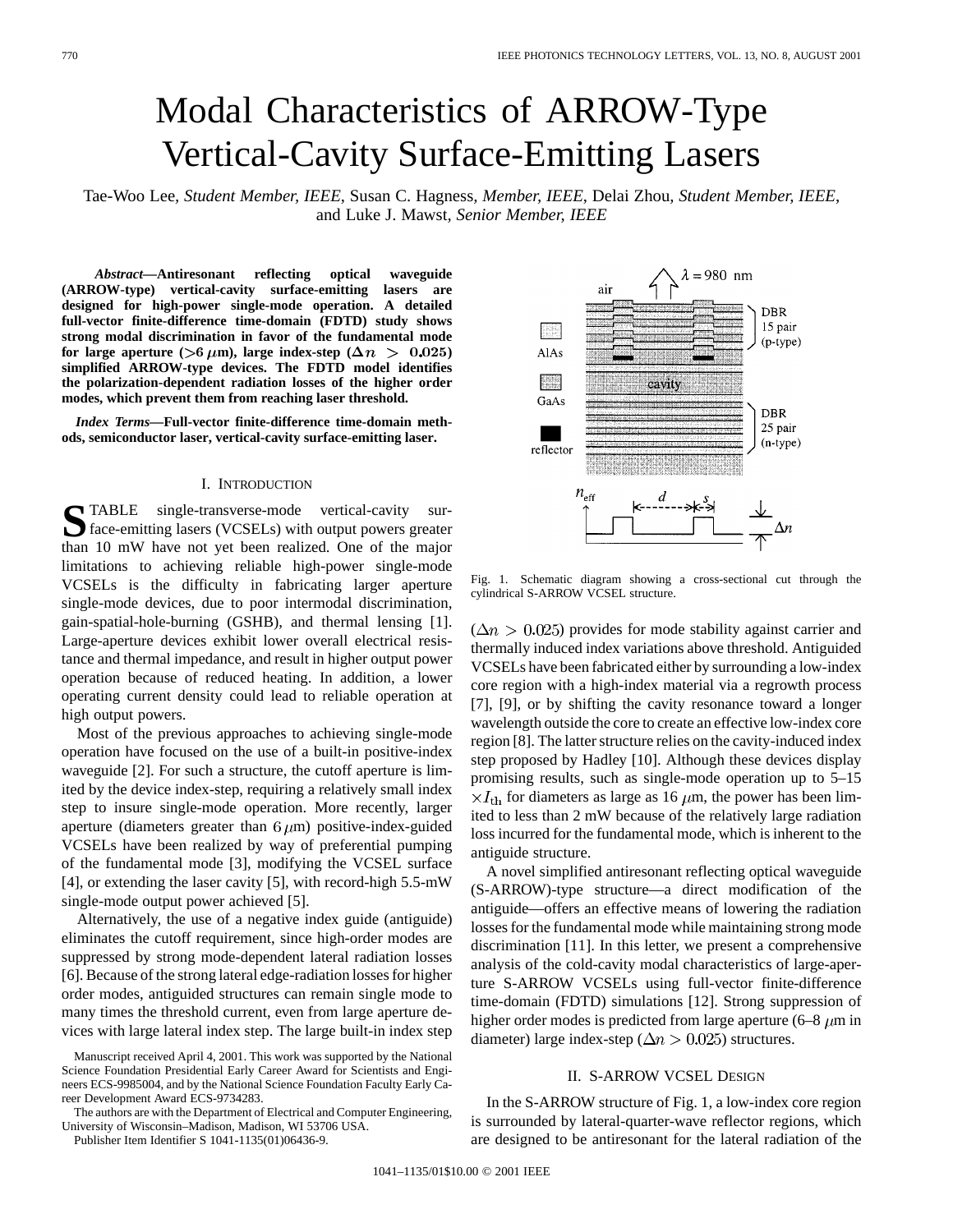fundamental mode. This design minimizes the loss of the fundamental mode. Since higher order modes do not meet the antiresonant condition, their losses remain large, leading to a highthreshold gain requirement for those modes. Single-mode operation has been reported from S-ARROW VCSELs [13] with diameters as large as  $12 \mu m$ , although output powers were limited by thermal saturation to 1 mW. Optimization of the growth and fabrication process is expected to allow single-mode output powers in the 5–10-mW range for devices with 6–8 $\mu$ m-diameter apertures.

The lateral waveguide for the S-ARROW structure is created by locally shifting the cavity resonance toward longer wavelength in a ring surrounding the emitting aperture. Hadley [10] has shown that an increase in the resonant wavelength is equivalent to an increase of effective index according to the approximate relation:  $\Delta n/n = \Delta \lambda / \lambda$ . For a given  $\Delta n$ , a one-dimensional (1-D) model can be used to estimate the width of the reflecting ring  $s$  that will satisfy the antiresonance condition,  $s = m\lambda_l/4$ , where m is an odd integer and  $\lambda_l$  is the lateral wavelength in the high-index region [13]. For the index steps used here ( $\Delta n = 0.025$  and  $\Delta n = 0.05$ ), we calculate  $\lambda_l = 2.4 \,\mu$ m and  $\lambda_l = 1.7 \,\mu$ m.

# III. FDTD MODEL AND SIMULATION RESULTS

Full-vector FDTD solutions of Maxwell's equations in cylindrical coordinates [12] are useful for investigating transverse mode selectivity in complex VCSEL structures, as demonstrated previously for air-post index-guided VCSELs [14]. Since the S-ARROW VCSEL exhibits rotational symmetry, the azimuthal  $(\phi)$  dependence of the vector field components can be expressed as a Fourier series and accounted for analytically, eliminating the need for gridding in the  $\phi$ -direction. The FDTD simulation is simply rerun for each azimuthal mode of interest. In the FDTD computational domain, the following material properties were assumed:  $n = 3.5$  and 2.95 for the refractive index of GaAs and AlAs, respectively, and  $\sigma = 0.1115$ , 0.2137, 0.0940, and 0.1801 S/cm for the conductivity of n : GaAs, p : GaAs, n : AlAs, and p : AlAs, respectively. The computational domain was terminated with optimized uniaxial perfectly matched layer absorbing boundary conditions.

The key modal characteristic is the quality factor  $(Q)$ , which is inversely proportional to the mode-dependent lateral radiation losses. The resonant frequency and  $Q$  of each transverse mode was obtained via spectral analysis of the time-domain impulse response of the cold-cavity VCSEL structure. To significantly reduce the simulation time required to accurately extract resonant frequencies and  $Q_s$ , we processed the early-time response using a Pade/FFT linear extrapolation scheme [12]. The modal identity of the cavity resonance was obtained from knowledge of the azimuthal mode number assumed in the simulation and from observations of the transverse modal profile for a single-frequency source excitation at the resonant frequency.

We conducted a comprehensive FDTD analysis of the modal characteristics of the VCSEL structure shown in Fig. 1 as a function of the following design parameters: 1) width of reflector  $s$ ; 2) cavity diameter d defined as the diameter of the inner rim of the reflector ring; and 3) radial effective index step,  $\Delta n$ 



Fig. 2. FDTD-computed inverse of the quality factor as a function of reflector width for the following cavity diameters and index steps: (a)  $d = 8 \mu \text{m}, \Delta n =$ 0.05, (b)  $d = 8 \mu \text{m}$ ,  $\Delta n = 0.025$ , (c)  $d = 6 \mu \text{m}$ ,  $\Delta n = 0.05$ , and (d)  $d = 6 \,\mu \mathrm{m}, \Delta n = 0.025.$ 

determined by the thickness and index of refraction of the reflector region. Results of this parametric study are presented in Fig. 2. The parameter space covers a range of reflector widths  $(0.5 \leq s \leq 2.6 \,\mu\text{m})$  for which the S-ARROW structure exhibits at least one antiresonance. Each graph in Fig. 2 shows the FDTD-computed loss curves  $(1/Q)$  of the four lowest order modes as a function of reflector width for fixed radial effective index steps ( $\Delta n = 0.05$ ,  $\Delta n = 0.025$ ) and cavity diameters  $(d = 6 \,\mu\text{m}, d = 8 \,\mu\text{m}).$ 

For the larger index step ( $\Delta n = 0.05$ ), the HEM<sub>11</sub> mode (fundamental mode) experiences the lowest radiation losses for a reflector width of  $1.4 \mu m$ , irrespective of the cavity diameter. This optimum width increases to  $1.9 \mu m$  for the smaller index step ( $\Delta n = 0.025$ ). At these reflector widths, the next higher order competing mode is the  $TE_{01}$  mode in the larger diameter cavities [see Fig. 2(a) and (b)], and the  $TM_{01}$  mode in the smaller diameter cavities [see Fig. 2(c) and (d)]. As the reflector width increases [or, in the case of Fig. 2(c), decreases] from those widths which yield the minimum loss, the polarization of the next higher order competing mode changes to the dual nonhybrid ( $m = 0$ ) mode. The optimum reflector widths identified in our FDTD simulations are in good agreement with those values obtained using a 1-D scalar effective-index model. However, the polarization dependence of the lateral radiation losses are only understood through the full-vector FDTD simulations.

The optimum cavity design should offer not only small radiation losses  $(1/Q)$ , but also strong mode discrimination. In each graph of Fig. 2, the losses of the higher order modes are substantially higher than those of the fundamental mode. To enable straightforward comparisons of mode discrimination capabilities of VCSEL structures with different design parameters, we calculated the difference  $\Delta Q$  in quality factors of the fundamental and the next higher order competing mode. The mode discrimination characteristics for cavities designed with